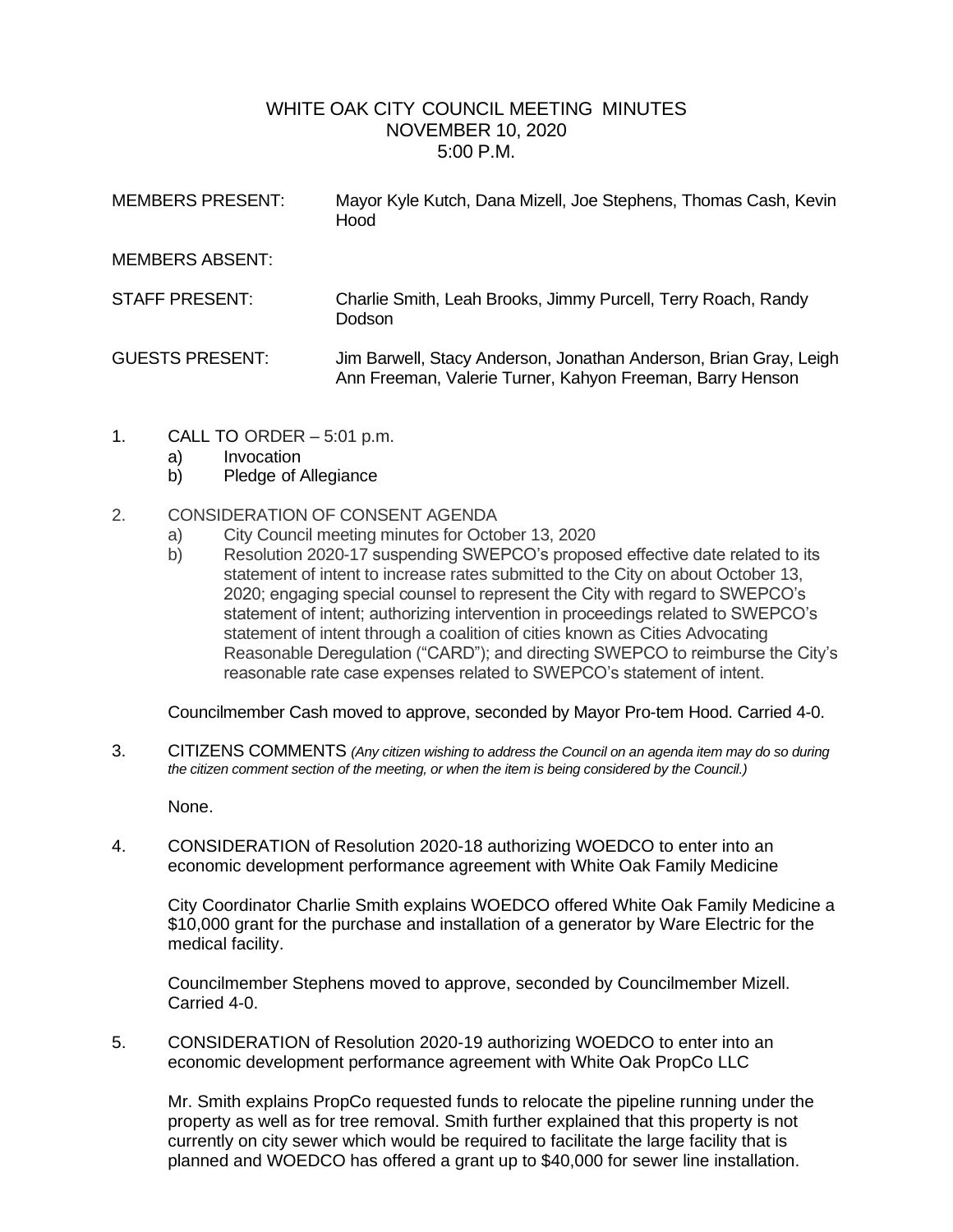P a g e | **2**

Mayor Pro-tem Hood moved to approve, seconded by Councilmember Cash. Carried 4-  $\Omega$ .

6. CONSIDERATION of Resolution 2020-20 authorizing WOEDCO to enter into an economic development performance agreement with Cherokee Steel Fabricators, Inc

Mr. Smith explains Cherokee Steel Fabricators had previously awarded a grant for the purchase of a Coper machine however decided to wait due to the economy however have now found this machine at a lower cost and are ready to move forward. Smith explained WOEDCO offered a grant in the amount of \$25,000 toward the purchase of this machine.

Councilmember Mizell moved to approve, seconded by Councilmember Cash. Carried 4-0

7. CONSIDERATION of amending Section 10 of the Code of Ordinances to allow swine inside city limits at designated educational facilities

White Oak ISD Superintendent Brian Gray explains the school feels Agricultural show teams may be hindered due to the lack of space for projects and an Agriculture Barn would be an asset for students to house their projects if necessary. Gray further explained the property owned by the school, also known as "sticker field," has enough acreage as well as appropriate zoning to construct this barn. The only possible hinderance would be the disallowance of swine inside city limits.

Councilmember Cash moved to amend the Code of Ordinances to allow swine at designated White Oak ISD educational facilities, seconded by Mayor Pro-tem Hood. Carried 4-0.

8. CONSIDERATION of Ordinance 2020-15 for Republic Services rate increases effective January 1, 2021

Charlie Smith explained the sanitation provider for the City of White oak, Republic Services, is increasing their rates effective January 1, 2021. Mr. Smith further explained that the company has not had a rate increase since 2018 and the increase to our citizens would only be a pass-through increase of \$0.46 per cart to the residents.

Councilmember Mizell moved to approve, seconded by Councilmember Stephens. Carried 4-0.

#### 9. DISCUSSION of food truck vendor regulations

Charlie Smith explains the current regulations only allow for invitation and allowance by property owner. Fire Chief Purcell explained there is a difference between food trucks and food trailers which is a truck can move itself and a trailer can be dropped off. Police Chief Terry Roach explained ice cream trucks are treated as vendors and are required to get a permit through the police department. Concerns for allowing food trucks include reducing revenue for existing businesses inside city limits as well as concerns for a truck remaining in one location for an extended period. Discussions for ordinance development include requiring temporary permits and permit fee requirements. Mr. Smith will check with ordinances in surrounding communities and get an ordinance put together for review.